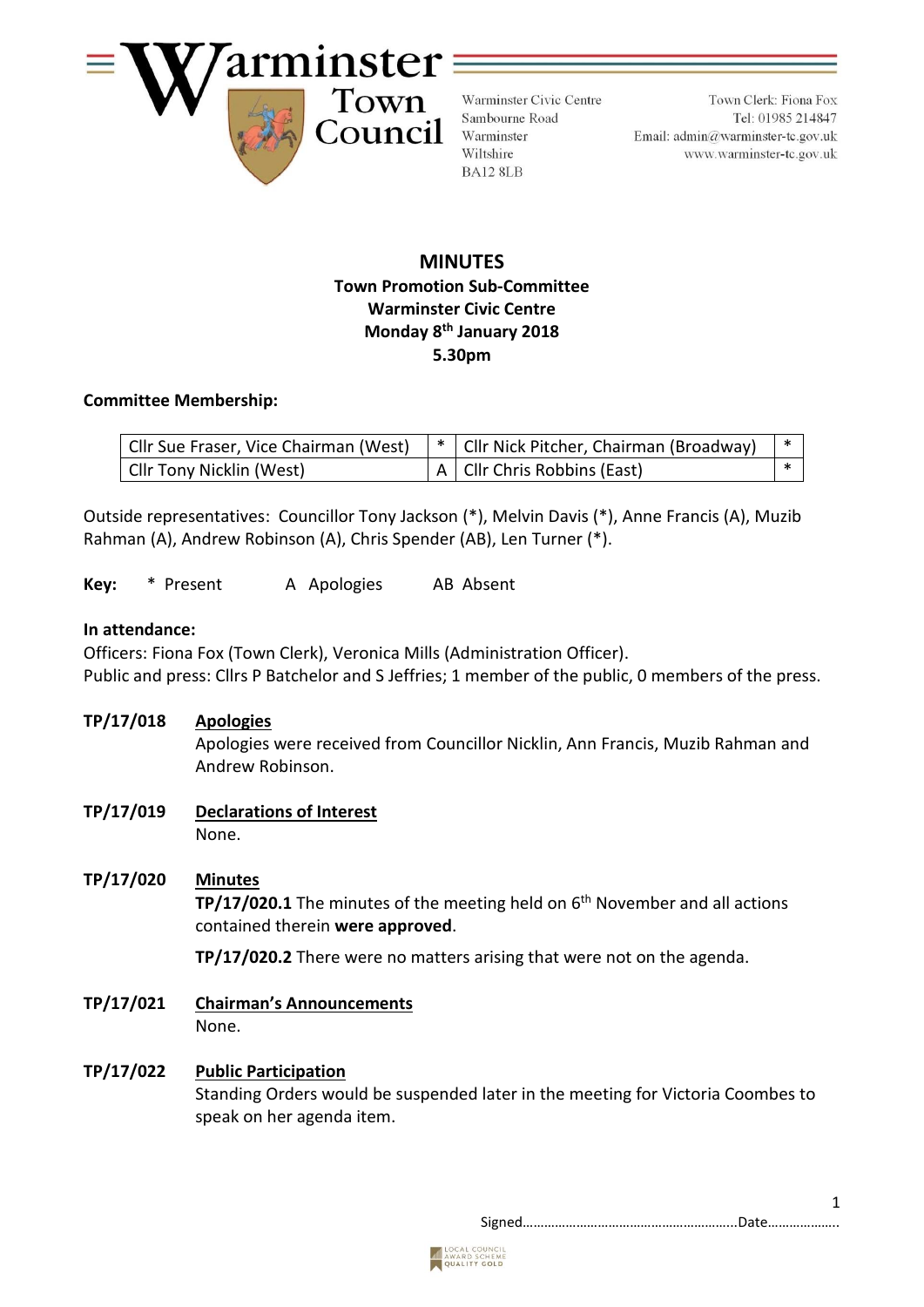# **TP/17/023 Reports from Unitary Authority Members**

Cllr Jackson reported that the access for the proposed hotel at Tascroft has been approved. This would mean improvements to the roundabout on the A36 and the access from the Frome Road to Pine Lawns cemetery.

### **TP/17/024 Actions from Last Meeting – for Update**

**TP/17/024.1 (TP/17/12.1 refers) Melvin Davis would continue to look for a business that would accept visitors.** Melvin had had little success, with businesses citing health and safety/food safety as the main issues. It was agreed that the Maltings, the Biodigester and the Athenaeum were the best places to organize regular visits.

**TP/17/024.2 (TP/17/012.2 refers) Cllr Pitcher to sound out whether businesses would wish to advertise on a town map.** Cllr Pitcher had investigated Local Authority Publishing (LAP) as an alternative. They produce annual guides for councils at no cost, paid for by advertising acquired by LAP. The Council had used LAP for several years in the past but getting the guide out in a timely fashion had proved increasingly difficult, with the last one being published in August after most of the town events had take place. Heart of Warminster was now producing a similar publication. Having a good town map was still the preferred option with the suggestion that noticeboards could be placed in the centre of town. The Community Hub had a noticeboard available in the Cornmarket. The maps provided by Cityscape for Frome and Wilton were good examples of what was required. **A meeting with Cityscape would be arranged to establish costings and whether the map could also be produced electronically.**

**TP/17/024.3 (TP/17/012.3 refers) Anne Francis to check whether there was an exclusivity clause on the Warminster mugs.** In Anne's absence, item deferred until the next meeting.

*Members agreed to move agenda item 11 Summer Walks forward to allow Victoria Coombes to speak. Standing Orders were suspended at 6.12pm*

# **TP/17/025 Summer Walks**

Victoria was disappointed at the numbers that turned up for her walks. The majority who participated were people who knew her. If she were to continue to run them she would like the Town Promotion Sub-Committee's help in bringing the walks to a wider public. She wanted new people to discover the hidden places that were the highlights of her walks and asked whether the Town Promotion Sub-Committee wished her to continue. Members felt that more information should be given about the hidden gems that were included. All felt that the walks should remain local and not go further afield. The walks could be advertised on the Council's website and noticeboards and the noticeboards at the Pavilion Café, plus on Visit Wiltshire.

*Standing Orders were reinstated at 6.27pm*

**It was agreed that provided Victoria was willing to continue the walks, the Town Promotion Sub-Committee would support them.**

Signed…………………………………………………...Date………………..